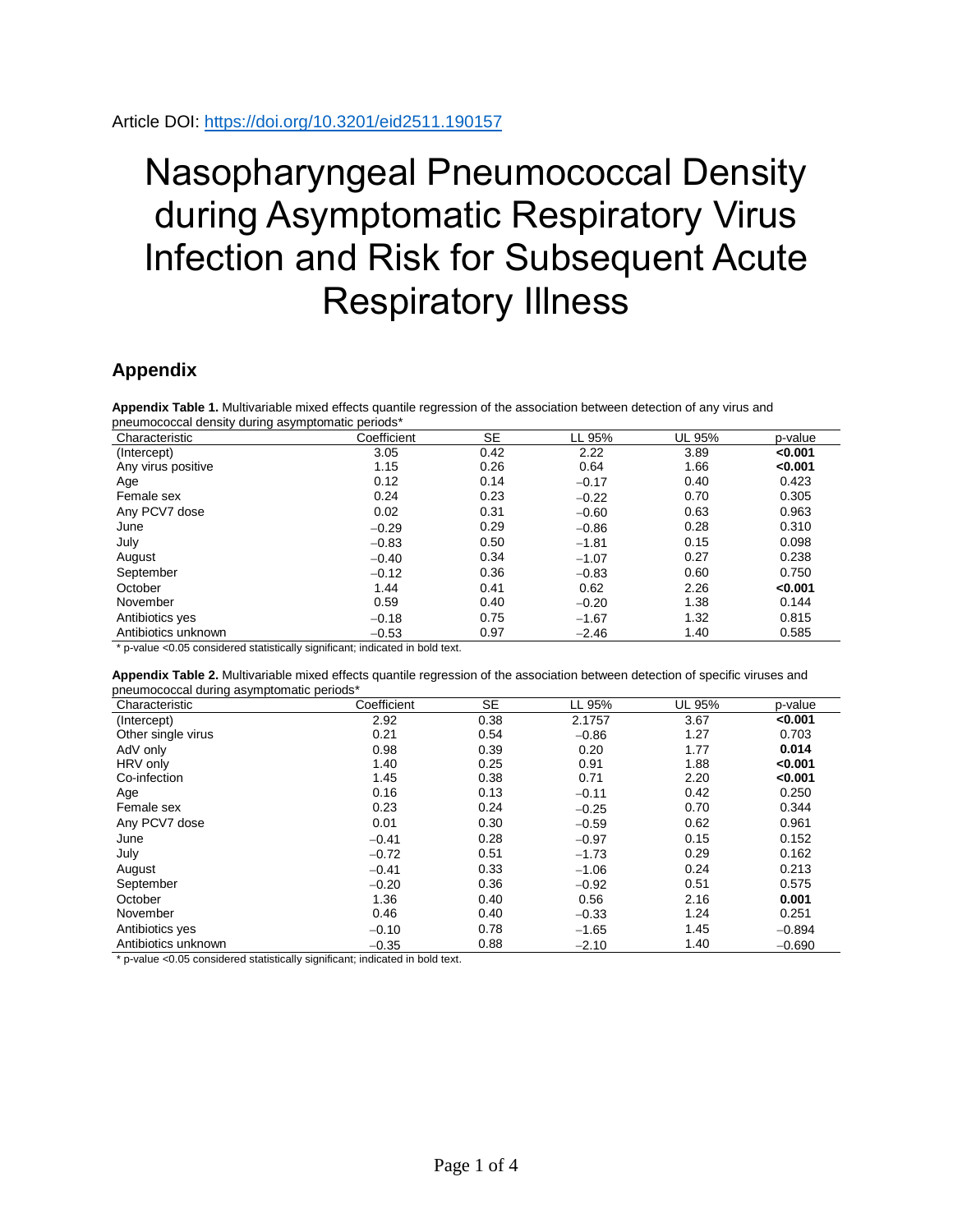|                     |             | Exponentiated<br>coefficient |        |        |         |
|---------------------|-------------|------------------------------|--------|--------|---------|
| Characteristic      | Coefficient | (Hazard ratio)               | LL 95% | UL 95% | p-value |
| Any virus positive  | $-0.31$     | 0.73                         | 0.56   | 0.95   | 0.02    |
| Age                 | $-0.33$     | 0.72                         | 0.62   | 0.84   | < 0.001 |
| June                | 0.13        | 1.14                         | 0.80   | 1.63   | 0.480   |
| July                | 0.04        | 1.05                         | 0.57   | 1.91   | 0.880   |
| August              | 0.49        | 1.64                         | 0.99   | 2.72   | 0.057   |
| September           | $-0.30$     | 0.74                         | 0.45   | 1.24   | 0.260   |
| October             | $-0.73$     | 0.48                         | 0.29   | 0.73   | 0.005   |
| November            | $-0.68$     | 0.51                         | 0.31   | 0.82   | 0.006   |
| Antibiotics yes     | 0.61        | 1.85                         | 0.73   | 4.65   | 0.190   |
| Antibiotics unknown | 0.43        | 1.54                         | 0.56   | 4.23   | 0.400   |
| Any PCV7 dose       | $-0.41$     | 0.66                         | 0.47   | 0.94   | 0.022   |
| Female sex          | $-0.15$     | 0.86                         | 0.66   | 1.12   | 0.260   |

**Appendix Table 3.** Multivariable survival frailty model of the association between log-transformed pneumococcal density and viral detection, and subsequent ARI censored at 60 d and excluding rhinorrhea as a covariate\*

\*p-value <0.05 considered statistically significant; indicated in bold text. Pneumococcal densities were transformed using restricted cubic splines, and for ease of interpretation their effects on the risk of subsequent ARI are not listed in table but represented in Figure 3 (p-value for pneumococcal density is 0.031).

| Appendix Table 4. Multivariable survival frailty model of the association between log-transformed pneumococcal density and |
|----------------------------------------------------------------------------------------------------------------------------|
| rhinorrhea, and subsequent ARI censored at 60 d and excluding viral detection as a covariate*                              |

|                               |             | Exponentiated<br>coefficient |        |        |         |
|-------------------------------|-------------|------------------------------|--------|--------|---------|
| Characteristic                | Coefficient | (Hazard ratio)               | LL 95% | UL 95% | p-value |
| Age                           | $-0.28$     | 0.76                         | 0.65   | 0.87   | < 0.001 |
| June                          | 0.10        | 1.10                         | 0.78   | 1.56   | 0.577   |
| July                          | $-0.10$     | 0.91                         | 0.51   | 1.61   | 0.737   |
| August                        | 0.36        | 1.43                         | 0.88   | 2.33   | 0.144   |
| September                     | $-0.36$     | 0.70                         | 0.43   | 1.15   | 0.158   |
| October                       | $-0.73$     | 0.48                         | 0.30   | 0.79   | 0.004   |
| November                      | $-0.67$     | 0.51                         | 0.32   | 0.81   | 0.005   |
| Antibiotics yes               | 0.47        | 1.61                         | 0.67   | 3.86   | 0.289   |
| Antibiotics unknown           | 0.34        | 1.41                         | 0.54   | 3.66   | 0.486   |
| Rhinorrhea                    | $-0.715$    | 0.49                         | 0.38   | 0.63   | < 0.001 |
| Any PCV7 dose                 | $-0.40$     | 0.67                         | 0.48   | 0.93   | 0.017   |
| Female sex<br>$\cdot$ $\cdot$ | $-0.13$     | 0.88                         | 0.69   | 1.12   | 0.283   |

\*p-value <0.05 considered statistically significant; indicated in bold text. Pneumococcal densities were transformed using restricted cubic splines, and for ease of interpretation their effects on the risk of subsequent ARI are not listed in table but represented in Appendix Figure 1 X (p-value for pneumococcal density is 0.02).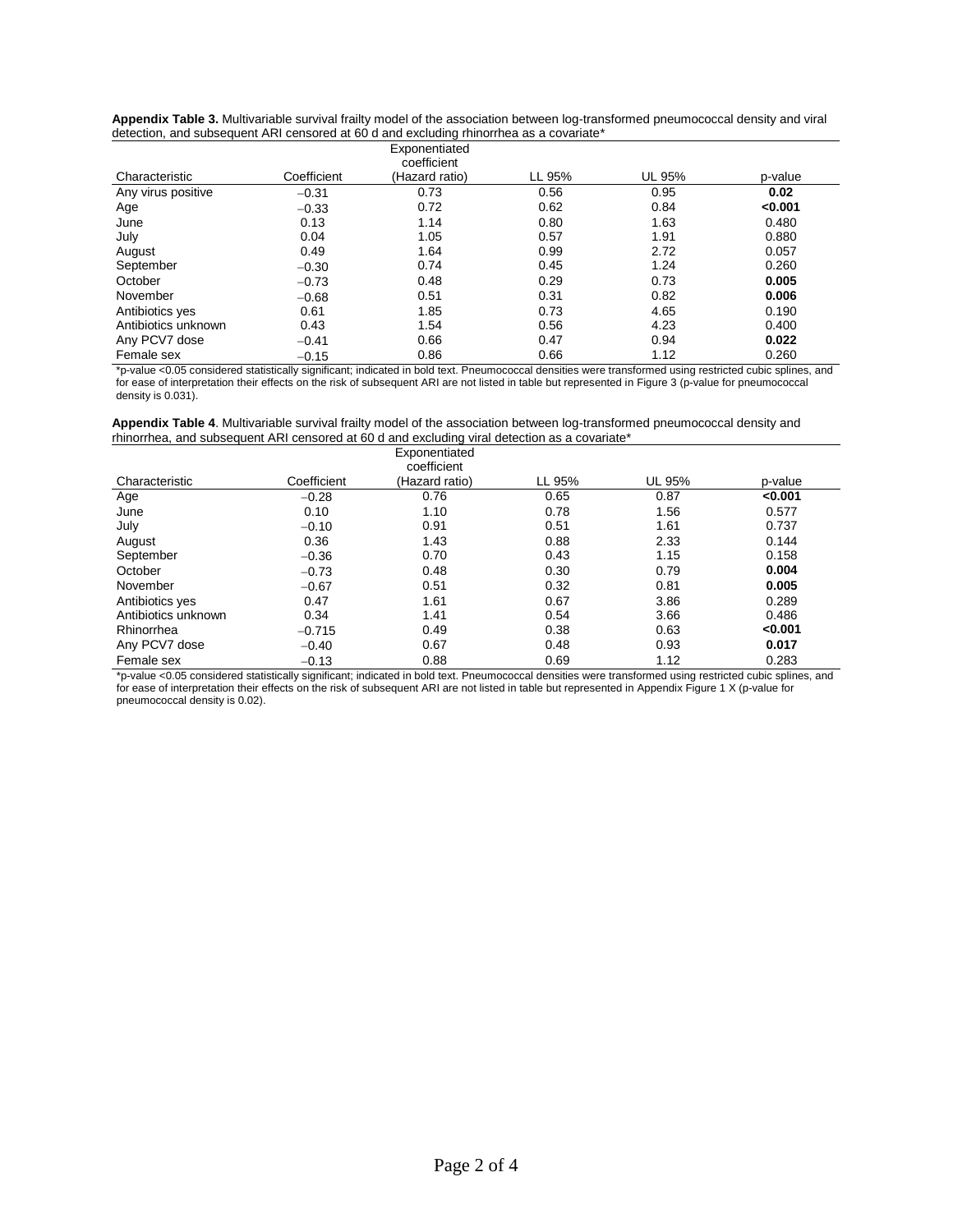

**Appendix Figure 1.** Flow diagram outlining RESPIRA-Peru study enrollment, sample collection, and sample selection for this analysis.